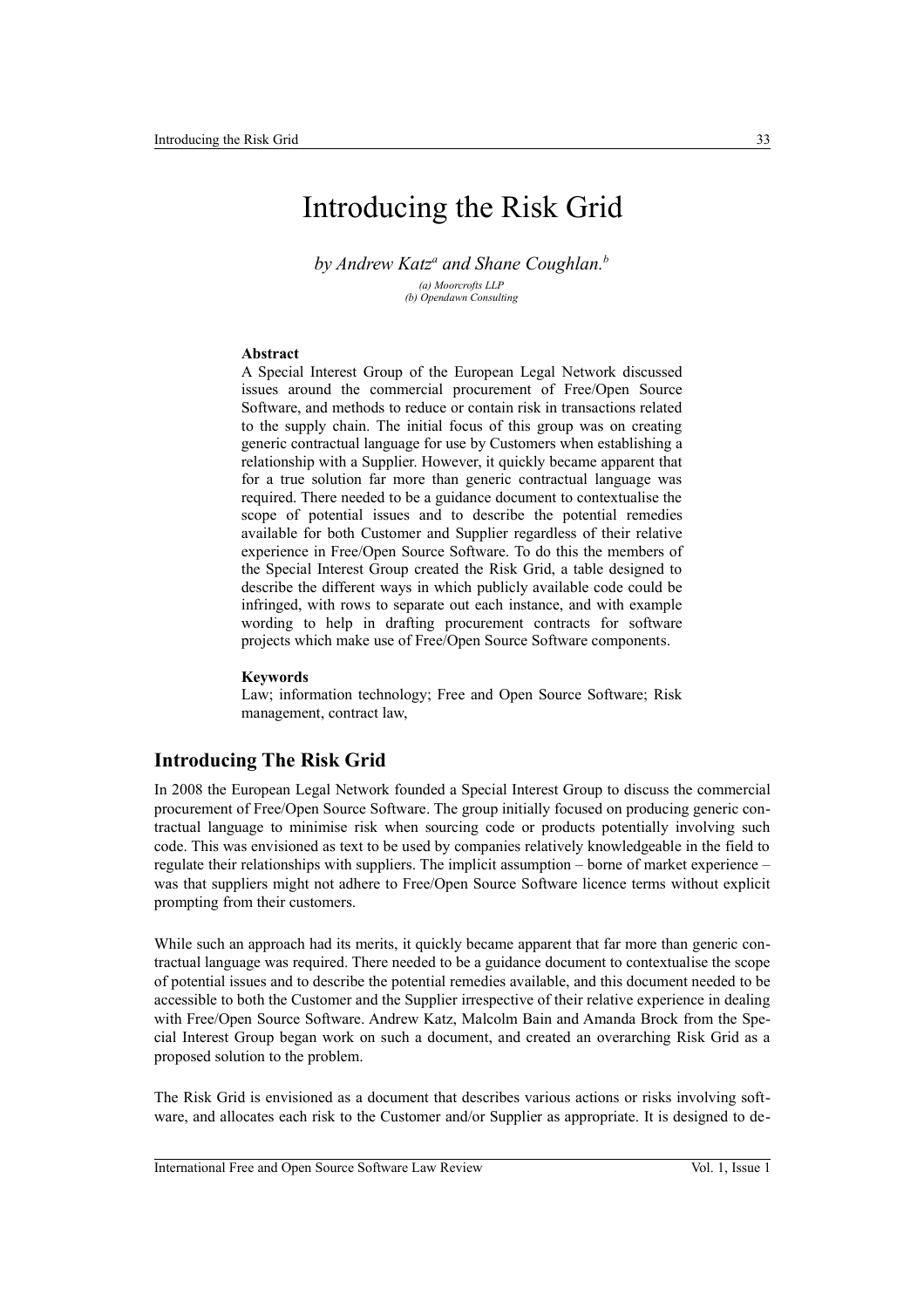scribe the different ways in which publicly available code could be infringed, use table rows to separate out each instance, and provide example wording to help in drafting procurement contracts for software projects which make use of free/open source components. The assumption underlying the Risk Grid is that the best contracts are those which:

- 1. Explicitly identify the risks which arise from the transaction, and allocate those risks appropriately to the parties;
- 2. Recognise that risk can always be priced. However, the party generally best placed to bear the risk is the one which has control/knowledge of the circumstances giving rise to the risk and is therefore likely to be able to price it most appropriately. Indemnities are one appropriate mechanism for allocating risk;
- 3. Try to manage the expectations of the parties;
- 4. Are easy to understand.

The Special Interest Group focused on the areas which typically generate the most controversy in contract negotiation, and tried to encapsulate the arguments typically used by the supplier and the customer in relation to each area. Rather than being prescriptive, the Risk Grid suggests sample wording with various options to outline approaches that may be taken by either party. It is acknowledged that there cannot be a universal contract that will adequately provide for the requirements of a market where at one extreme there are software distributions being provided gratis and at the other there are bespoke management systems being built for specialised uses.

The Risk Grid is intended to assist with negotiation, and its utility extends beyond Free/Open Source Software. The document can equally assist in contextualising proprietary software transactions, or those where a mixture of Free/Open Source Software and proprietary software are involved. However, it is a work in progress and will by necessity be expanded and refined by those making use of it. Parties in different market segments and in various national jurisdictions may require quite substantial additions to ensure relevance. For example, in some jurisdictions, there is an emerging market providing insurance for IP infringement, and this has ramifications for the language used to off-set risk in purchasing contracts.

We are also working on skeleton wording for a precedent purchasing agreement, with definitions and terminology consistent with the Risk Grid, and enabling the chosen sample wording to be inserted in appropriate places. (The Risk Grid uses a number of terms which are capitalised - such as "Publicly Available Code". Their meaning should be clear from the context, but the intention is that these terms will be defined in the precedent purchasing agreement).

Suggestions for improvement to the Risk Grid are welcome. The primary maintainer is Andrew Katz, and he can be contacted at  $\leq$ Andrew.Katz@moorcrofts.com $\geq$  to discuss potential additions, alternations or ancillary guidance in applying the document.

# **The Risk Grid**

Text of final risk grid is attached at the end of this paper. Current version is 8. It is licensed under the conditions set forth at the end of this paper.